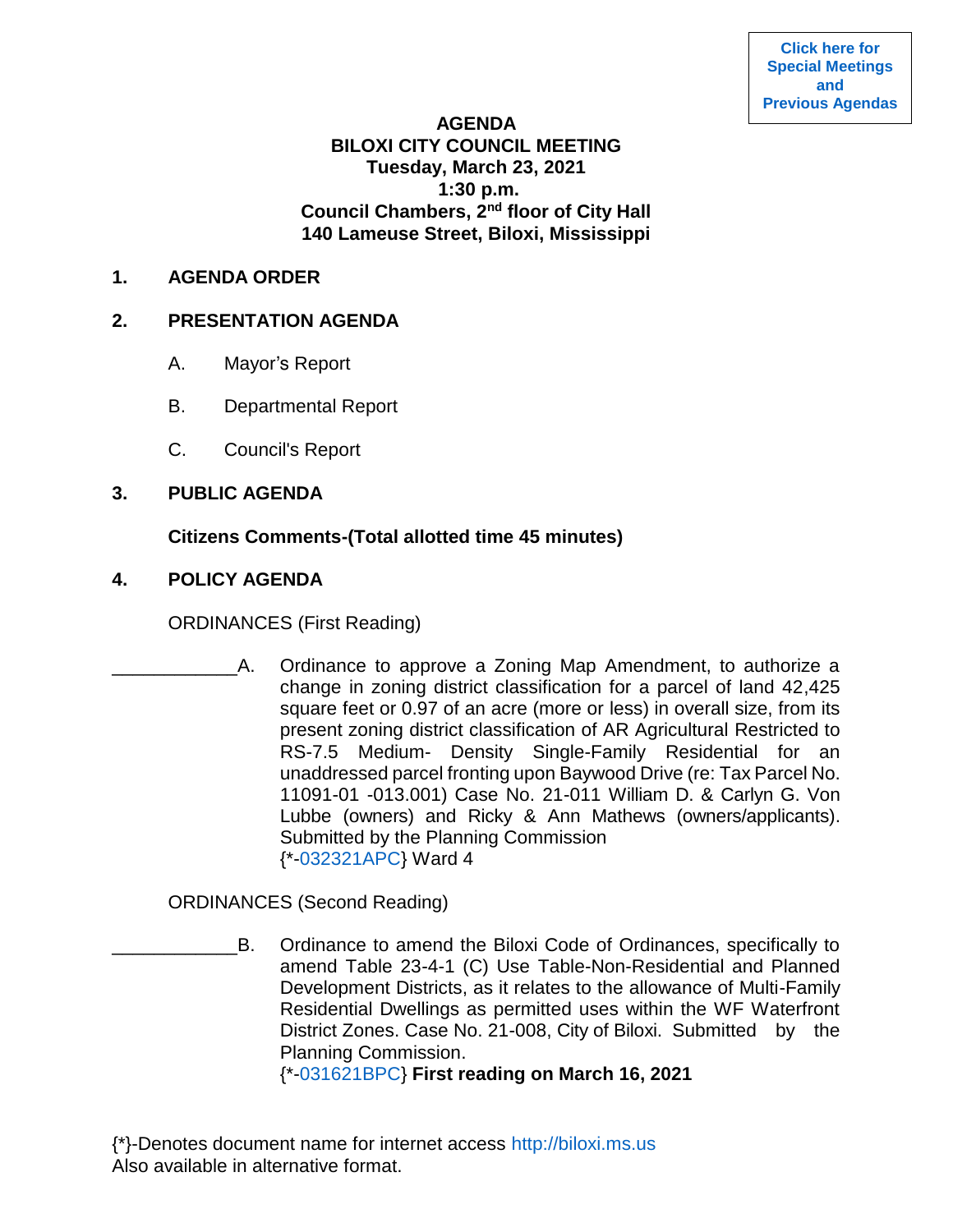# **4. POLICY AGENDA-Continued**

C. Ordinance to approve a Zoning Map Amendment, for a change in zoning district classification for a parcel of land identified as 2462 Beacon Place, from its present zoning district classification of RS-10 Low-Density Single-Family Residential to RM-1 0 Low-Density Multi-Family Residential. Case No. 21-009, Joshua Picou, on behalf of 2462 Beacon LLC. Submitted by the Planning Commission. {\*[-031621CPC}](https://www.biloxi.ms.us/agendas/citycouncil/2021/032321/031621cpc1.pdf) Ward 5 **First reading on March 16, 2021**

# **5. CONSENT AGENDA**

### RESOLUTIONS

- A. Resolution authorizing payment for insurance renewal of property insurance. Introduced by Mayor A.M. Gilich, Jr. {\*[-032321AADM}](https://www.biloxi.ms.us/agendas/citycouncil/2021/032321/032321aadm.pdf)
- B. Resolution continuing the declaration of a State of Emergency for Hurricane Zeta in the City of Biloxi, Mississippi, and authorizing the Mayor to do all things reasonable and necessary to protect the immediate health and safety of the City's citizens; and for related purposes. Introduced by Mayor A.M. Gilich, Jr. {\*[-032321AEXC}](https://www.biloxi.ms.us/agendas/citycouncil/2021/032321/032321aexc.pdf)
- \_\_\_\_\_\_\_\_\_\_\_\_C. Resolution continuing a State of Emergency in the City of Biloxi, Mississippi for COVID-19, and authorizing the Mayor to do all things reasonable and necessary to protect the immediate health and safety of the City's citizens; and for related purposes. Introduced by Mayor A.M. Gilich, Jr. {\*[-032321BEXC}](https://www.biloxi.ms.us/agendas/citycouncil/2021/032321/032321bexc.pdf)
	- D. Resolution authorizing Change Order No. 2 with Gulf Breeze Construction Inc., for Construction Services for East Biloxi East-West Neighborhood Access Road Project No. CD017 for the City's Community Development Block Grant (CDBG) Program. Introduced by Mayor A.M. Gilich, Jr. {\*[-032321AFSP}](https://www.biloxi.ms.us/agendas/citycouncil/2021/032321/032321afsp.pdf)
- \_\_\_\_\_\_\_\_\_\_\_\_E. Resolution amending the municipal budget for the fiscal year ending September 30, 2021, recognizing surplus funds received from Property Room in the amount of \$2,864.02. Introduced by Mayor A.M. Gilich, Jr. {\*[-032321APD}](https://www.biloxi.ms.us/agendas/citycouncil/2021/032321/032321apd.pdf)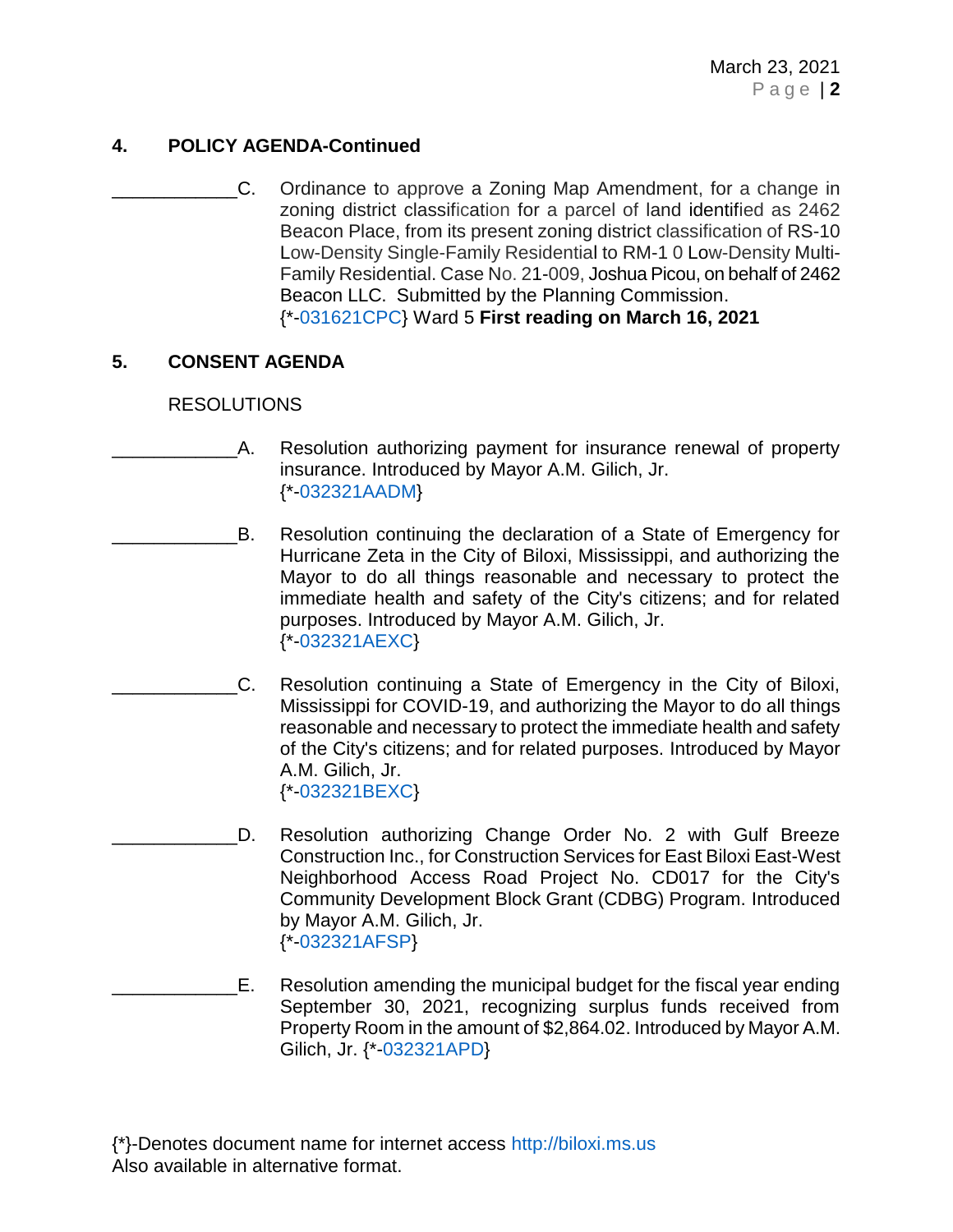## **5. CONSENT AGENDA-Continued**

- F. Resolution to approve and authorize the One-Source purchase of Two Handheld Meter Readers from Core & Main in the total amount of \$11,218.47. Funding: Utility Maintenance Budget. Introduced by Mayor A.M. Gilich, Jr. {\*[-032321APUR}](https://www.biloxi.ms.us/agendas/citycouncil/2021/032321/032321apur.pdf)
- \_\_\_\_\_\_\_\_\_\_\_\_G. Resolution to approve and authorize the Emergency Repair of the Popps Ferry Bridge by J.E. Borries in the total amount of \$173,840.00. Funding: Capital Projects Budget. Introduced by Mayor A.M. Gilich, Jr. {\*[-032321BPUR}](https://www.biloxi.ms.us/agendas/citycouncil/2021/032321/032321bpur.pdf)
- H. Resolution authorizing entry into Memorandum of Understanding, by and between the City of Biloxi, Mississippi and Harrison County, Mississippi regarding the West Biloxi Boardwalk and Boat Ramp Joint Project and authorizing request for approval of same from the Mississippi Department of Marine Resources. Introduced by Mayor A.M. Gilich, Jr. {\*[-032321ACON}](https://www.biloxi.ms.us/agendas/citycouncil/2021/032321/032321acon.pdf)
- \_\_\_\_\_\_\_\_\_\_\_\_I. Resolution to approve entry into Temporary Staffing Solutions Agreement with Express Services, Inc. d/b/a Express Employment Professionals. Introduced by Mayor A.M. Gilich, Jr. {\*[-032321CCON}](https://www.biloxi.ms.us/agendas/citycouncil/2021/032321/032321ccon.pdf)
- \_\_\_\_\_\_\_\_\_\_\_\_J. Resolution requesting the assistance of Harrison County in establishing and enforcing "No Wake Zones" near Popps Ferry Causeway Park. Introduced by Mayor A.M. Gilich, Jr. {\*[-032321ECON}](https://www.biloxi.ms.us/agendas/citycouncil/2021/032321/032321econ.pdf)
- K. Resolution creating Capital Project No. 1079: Bay Vista Water Well and amending the municipal budget for fiscal year ending September 30, 2021, to provide funding for said project. Introduced by Mayor A.M. Gilich, Jr. {\*[-032321FCON}](https://www.biloxi.ms.us/agendas/citycouncil/2021/032321/032321fcon.pdf)
- \_\_\_\_\_\_\_\_\_\_\_\_L. Resolution approving payment of relocation expenses in connection with the acquisition of real property for Capital Project No. 996: Keesler Gate Outside. Introduced by Mayor A.M. Gilich, Jr. {\*[-032321GCON}](https://www.biloxi.ms.us/agendas/citycouncil/2021/032321/032321gcon.pdf)